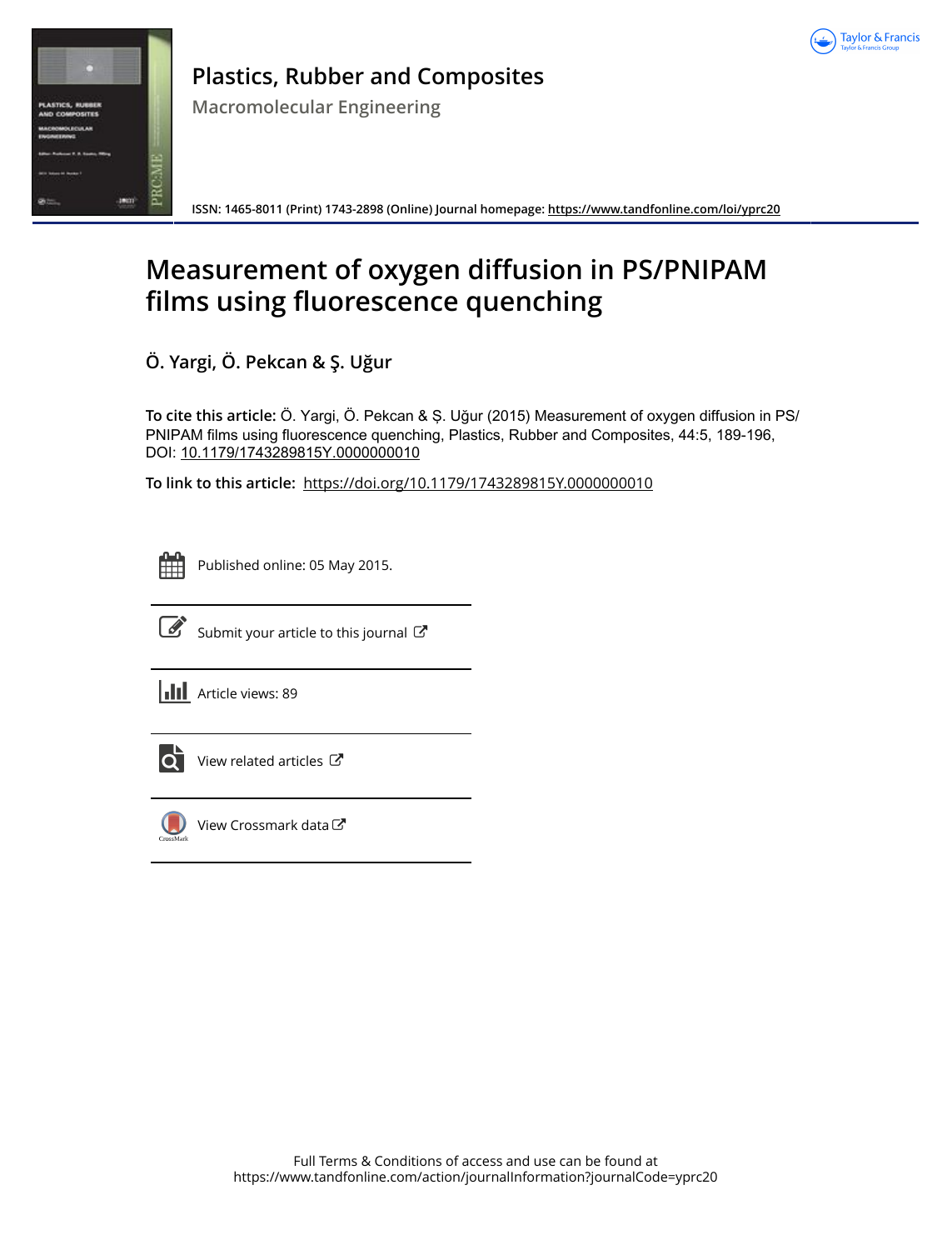# Measurement of oxygen diffusion in PS/PNIPAM films using fluorescence quenching

## $\ddot{\textbf{O}}$ . Yargi<sup>1</sup>,  $\ddot{\textbf{O}}$ . Pekcan<sup>2</sup> and Ş. Uğur $^{*3}$

The diffusion of oxygen into pyrene labelled polystyrene (PS) latex/poly(N-isopropylacrylamide) (PNIPAM) composite films (PS/PNIPAM) was studied based on PS content with the use of fluorescence quenching method. Fluorescence experiments were carried out on composite films containing pyrene as a sensor dye. The Stern–Volmer equation for fluorescence quenching is combined with Fick's law for diffusion to derive mathematical expressions. Diffusion coefficients (D) were produced and found to be decreased with increasing PS content. This decrease was explained with the formation of a tortuous path for diffusing gas molecules, which extends the diffusion path of oxygen in the films. In addition, at high PS content, two different  $D$  values were obtained, which were attributed to the existence of two different areas in the composite films.

Keywords: PS latex, PNIPAM latex, Fluorescence, Quenching, Oxygen, Diffusion, Composites, Films

## Introduction

In the last two decades, it has been well established that hydrogels play an important role in living systems and are of broad interest for a large variety of industrial products.<sup>1–4</sup> These gels can be regarded as intermediates between solids and liquids, a property that manifests itself in a rather complex mixture of the properties of these limiting states. Thermosensitive systems like  $poly(N\text{-}iso$ propylacrylamide) (PNIPAM), hydrogels have attracted much attention, $5$  because the viscoelastic characteristics can easily be controlled by changing the temperature. On the other hand, the bioadhesive properties of these materials point to possible applications as drug delivery systems in pharmaceutical applications. In aqueous solution, PNIPAM exhibits a lower critical solution temperature (LCST) between 30 and  $35^{\circ}$ C that results in a reversible transformation from a hydrophilic polymer to one that is hydrophobic as the solution temperature is raised above the LCST. With an LCST close to the normal body temperature, the thermosensitive nature of PNIPAM has resulted in a wide number of investigations for potential use in drug delivery systems.<sup>6,7</sup> In thin film geometry, such gels are of interest for applications such as thermosensitive surfaces, artificial pump and muscles, light modulation systems, and optical switches.

Composites based on hydrogels have shown many exciting properties. An actuation system based on submicrometre sized silicon columns with a hydrogel layer was used to show humidity responsive behavior.<sup>8</sup> As hydrogels are normally temperature responsive polymers, such composites may also present useful temperature

\*Corresponding author, email saziye@itu.edu.tr

sensitive properties. PNIPAM was chosen because it is one of the most popular and intensively studied hydrogels, and has found wide applications in many fields. It was reported that PNIPAM may have limited potential as a biomaterial,<sup>9,10</sup> and PLGA/MIx-PNIPAM thermoresponsive dispersions can be used as an injectable highly porous biodegradable cell delivery system. Several investigations have incorporated PNIPAM into aqueous core–shell nanoparticles, for which diverse thermally responsive properties can be obtained.<sup>11,12</sup> For many hydrogel applications, biocompatibility is also required and the material must also have high oxygen permeability, water sorption and wettability.<sup>13–15</sup> Most of these properties are interrelated. For example, oxygen permeability is largely related to water content and also influences biocompatibility. Oxygen is one of the most important reactants to be considered in the diffusion phenomenon. The control of the diffusion of oxygen is of particular importance in polymer oxidative degradation, protective coatings, and the design of polymeric membranes for separation processes in production of films for packing industry and in the developments of biocompatible materials.

For more than 50 years, polymer scientists have been interested in the influence of fillers on gas diffusion through polymer membrane.<sup>16–20</sup> Lu et al.<sup>18</sup> examined the influence of 10 nm diameter silica particles on oxygen diffusion in PDMS polymer film. A decrease was observed in oxygen  $diffusion coefficients, D, with increasing silica content. This$ reduction in D was attributed to the tortuous path for diffusing gas molecules and reduced molecular mobility of polymer chains caused by the filler particles. Bharadwaj<sup>19</sup> also addressed the modelling of gas barrier properties in polymer layered silicate nanocomposites based on a tortuosity argument. It was considered that the presence of filler introduces a tortuous path for a diffusing penetrant. The reduction of permeability arises from the longer diffusive path where the penetrants must travel in the presence of the layered silicate. Villaluenga et  $al$ <sup>20</sup> investigated the

<sup>&</sup>lt;sup>1</sup>Department of Physics, Yildiz Technical University, Istanbul, Turkey <sup>2</sup>Kadir Has University, Cibali, Istanbul, Turkey

<sup>&</sup>lt;sup>3</sup>Department of Physics, Istanbul Technical University, Istanbul, Turkey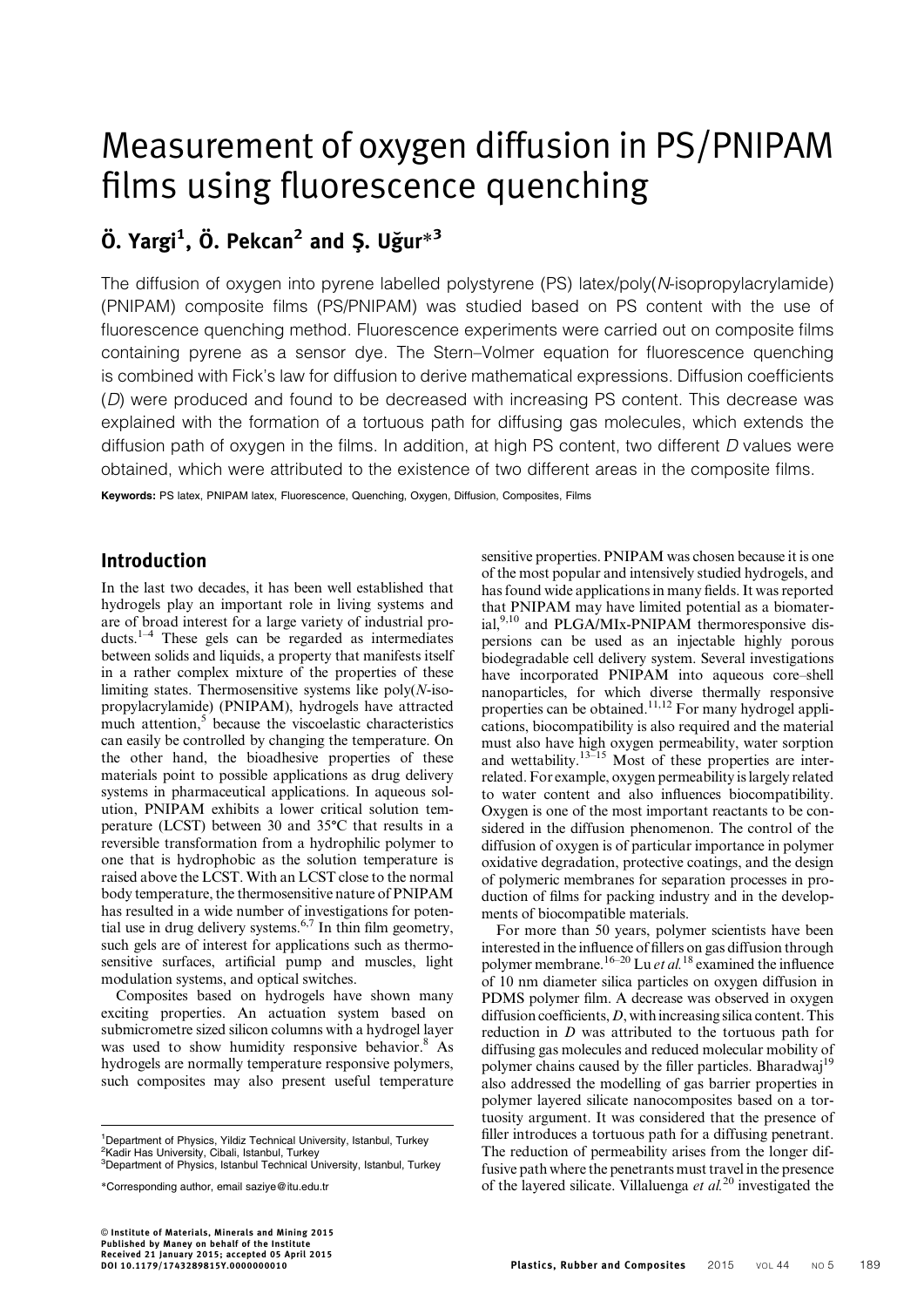permeability, diffusivity and solubility of helium, oxygen and nitrogen in the unfilled and filled polypropylene (PP) membranes with montmorillonite clay using X-ray diffraction, thermogravimetric analyser, tensile testing and differential scanning calorimetry. They found that the filled membranes exhibited lower gas permeability compared to the unfilled PP membrane, and both diffusivity and solubility decreased by the presence of fillers. This reduction was interpreted in terms of the decrease in available free volume in the polymer, providing less sorption sites for gas molecules.

The usual procedure used to measure the diffusion coefficients of gases through a polymeric system is based on the measurements of the amount of gas that permeates a given area of polymer in a given time. One exposes one side of the polymer film to oxygen at time zero and measures the flux of oxygen across the film as a function of time. Knowing the dimensions of the film and the partial pressure of oxygen on the high pressure side, one can calculate the diffusion coefficient from the flux.<sup>21</sup> The diffusion coefficient of oxygen is determined from the kinetics of the approach of the oxygen flux to its steady state. Since oxygen is such a powerful quencher of fluorescence and phosphorescence, there is a natural attraction to using this property to determine this value. Another approach was also employed by  $Cox$  and  $Dunn^{22}$  for studying large samples.<sup>22</sup> Here, one constructs a square cell with centimetre scale height. The cell is filled with a polymer containing the dye, and all the oxygen is removed. Cox irradiated a thin (1 mm) middle cross-section of the cell and then allowed oxygen to diffuse into the cell from the top. As the oxygen concentration profile propagates through the illuminated middle slice, the emission intensity is quenched. Cox and Dunn<sup>22,23</sup> and MacCallum and Rudkin<sup>24</sup> measured the oxygen diffusion coefficient by fluorescence quenching in planar sheets of poly(dimethyl siloxane),<sup>22</sup> filled poly(dimethyl siloxane) sample<sup>23</sup> and polystyrene (PS).<sup>24</sup>They monitored oxygen quenching of a fluorophore as a function of time by assuming that fluorophore dispersed homogeneously within the films. The mathematical determination of  $D$  varied, but the single underlying assumption in all cases was that the time dependent emission intensity was measured during the experiment. In some cases, the intensity versus time curve was converted to a concentration versus time curve using the Stern–Volmer relationship.<sup>22,23</sup> Winnik and Manners<sup>25,26</sup> have used time scan experiments to measure the decay of luminescence intensity as oxygen diffuses into polymer films under constant illumination and the growth of intensity as oxygen diffuses out of the film. They interpreted their data with the aid of theoretical models based on Stern–Volmer quenching kinetics with Fick's laws of diffusion. In some of our earlier studies, we examined the effect of annealing,<sup>27</sup> packing,<sup>26</sup> clay and CNT contents<sup>29,30</sup> and temperature<sup>31,32</sup> on the oxygen diffusion coefficient,  $D$ , in poly(methyl methacrylate) by using steady state and photon transmission techniques.

In this work, the diffusion behaviour of oxygen into PS/ PNIPAM composite films was studied depending on the PS content. Six different sets of composite films were prepared from pyrene labelled PS latex and PNIPAM microgel mixtures with 5, 10, 15, 25, 40 and 60 wt-% PS content drying at room temperature. Fluorescence quenching technique was used to study oxygen diffusion into these composite films at room temperature. The intensity change

of excited pyrene was monitored during the oxygen penetration into composite films. A model was developed for low quenching efficiency to measure the oxygen diffusion coefficient, D.

## Experimental

#### PS latex particles

Pyrene labelled PS particles were produced via surfactant free emulsion polymerisation process.33 The polymerisation was performed batch wisely using a thermostated reactor equipped with a condenser, thermocouple, mechanical stirring paddle and nitrogen inlet. The agitation rate was 400  $\text{rev min}^{-1}$ , and the polymerisation temperature was controlled at 70°C. Water (100 mL) and styrene (5 g) were first mixed in the polymerisation reactor, where the temperature was kept constant (at 70°C). Potassium peroxodisulphate (KPS) initiator  $(0.1 g)$  dissolved in small amount of water (2 mL) was then introduced in order to induce styrene polymerisation. The polymerisation was conducted during 18 h. The polymer has a high glass transition temperature ( $T_g = 105$ °C). The latex dispersion has an average particle size of 400 nm. Figure 1a shows the atomic force micrograph (AFM) image of PS latex particles produced for this study.



1 AFM images of a PS and b PNIPAM latex particles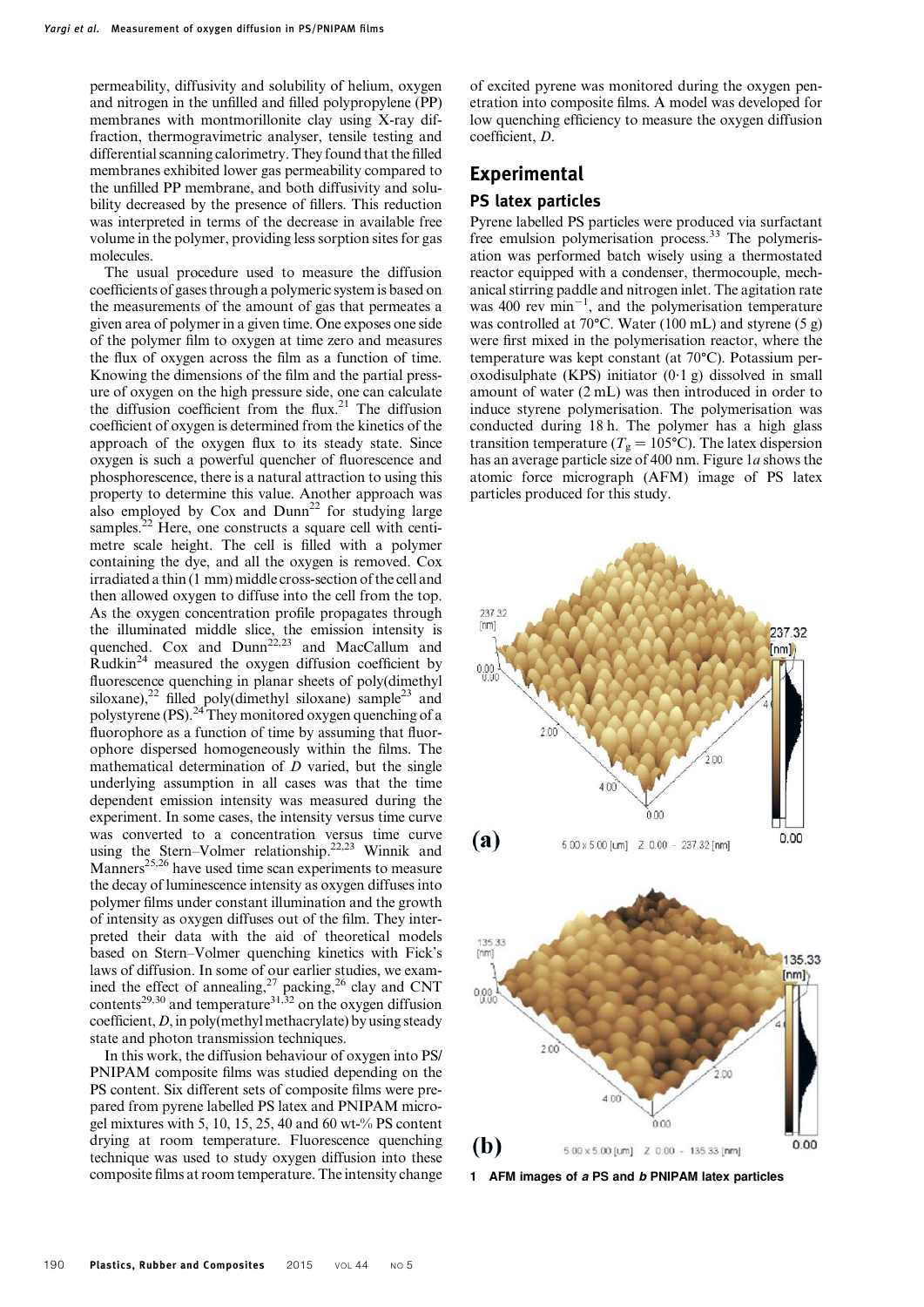#### PNIPAM particles

PNIPAM microgel particles were synthesised via precipitation polymerisation process. $34$  N-isopropylacrylamide (NIPAM) from Kodak was purified using a 60/40 (v/v) of hexane and toluene mixtures. Methylene bisacrylamide (MBA) from Aldrich was used as crosslinker monomer and was used as received. Fluorescent monomer 1-pyrenylmethacrylate (PolyFluorTM 394) was from Polysciences Inc. and was used as such. The polymerisation was performed using  $1.2$  g NIPAM,  $0.059$  g MBA and  $0.018$  g KPS as the initiator. All the reactants were first solubilised in water and introduced in the polymerisation reactor. The polymerisation was conducted (in 50 mL deionised water) under nitrogen atmosphere and at 70°C. The polymerisation reaction was carried out in 100 mL four-neck glass reactor equipped with a glass anchor type agitation (200 rev  $\min^{-1}$ ), a condenser and a nitrogen inlet. The polymerisation reaction was conducted for 16 h. The final conversion was gravimetrically determined and found to be 98.5%. The mean diameter of synthesised PNIPAM particles is 320 nm, and their  $T_g$  is 135°C. Figure 1b shows the AFM image of pure PNIPAM latex used in this study.

#### Preparation of PS doped PNIPAM (PS/PNIPAM) films

PS/PNIPAM composite films were prepared by the casting method. Six different films with 5, 10, 15, 25, 40 and 60 wt-% PS content were prepared from the mixture of PNIPAM and PS dispersion by using the relation  $W_{PS}(\text{wt-}^0\text{/}) = (W_{PS}/(W_{PS} + W_{PNIPAM})) \times 100,$  where  $W_{\text{PS}}$  and  $W_{\text{PNIPAM}}$  are the weight of PNIPAM and PS latex respectively. By placing the same number of drops on a glass plate of  $0.8 \times 2.5$  cm<sup>2</sup> and allowing the water to evaporate, dry films were obtained. Film thickness was measured  $\sim$ 8 µm. Figure 2 presents the AFMs of 5 and 20 wt-% PS content composite films respectively.

#### Fluorescence measurements

Fluorescence measurements were carried out using a Perkin Elmer model LS-50 fluorescence spectrophotometer. Before fluorescence experiments, composite films were placed in a round quartz tube  $(4.0 \text{ cm} \times 1.0 \text{ cm} \times 1.0 \text{ cm})$ , and the tube was flushed with nitrogen until all of the oxygen was removed from the film (Fig.  $3a$ ). Then, the quartz tube was placed in the spectrophotometer and the films were illuminated with the 345 nm excitation light of pyrene.  $O_2$  diffusion experiments were performed for each film sample at room temperature  $(24^{\circ}C)$ , and in all experiments, the maximum peak of 395 nm was used for the pyrene intensity  $(I_P)$  measurements. When these films are exposed to air, oxygen molecules penetrate into the films and the excited state of many pyrenes is rapidly quenched upon encountering an oxygen molecule. The key parameter for understanding the response of the system to the presence of oxygen, assuming diffusion controlled quenching, is the intensity of unquenched pyrenes. Thus, we monitor the fluorescence emission intensity of pyrene molecules to get information about the diffusion of oxygen into the film. The change in the pyrene intensity,  $I<sub>P</sub>$ , was monitored against time, after the quartz tube was open to the air for  $(O_2)$  diffusion experiments by using time drive mode of spectrophotometer (Fig. 3b).

All measurements were made at the  $90^\circ$  position, and the slit widths were kept at 8 nm. Since the diffusion measurements required that oxygen permeate only one surface of the film, a small region in the centre of the films was masked off for measurement using black tape on the opposite side of the samples. This was also done to prevent reflection of light.

### Theoritical considerations

#### Fluorescence quenching by oxygen

When samples containing fluorescent probes are exposed to air or their solutions are saturated with oxygen, the fluorescence intensities of the samples decrease and the rates of fluorescence decay increase. These phenomena are due to oxygen quenching of the probe's excited state. The mechanism of quenching involves a sequence of spin allowed internal conversion process, which takes place within a weakly associated encounter complex between probe and oxygen. The product is either a singlet ground state or an excited triplet species.<sup>29</sup>

Data generated from oxygen quenching studies on small molecules in homogeneous solution are usually analysed using the Stern–Volmer relation, provided that the oxygen concentration  $(O_2($  is not too high.<sup>27</sup>



2 AFM images of a 5 wt-% and b 20 wt-% PS composite films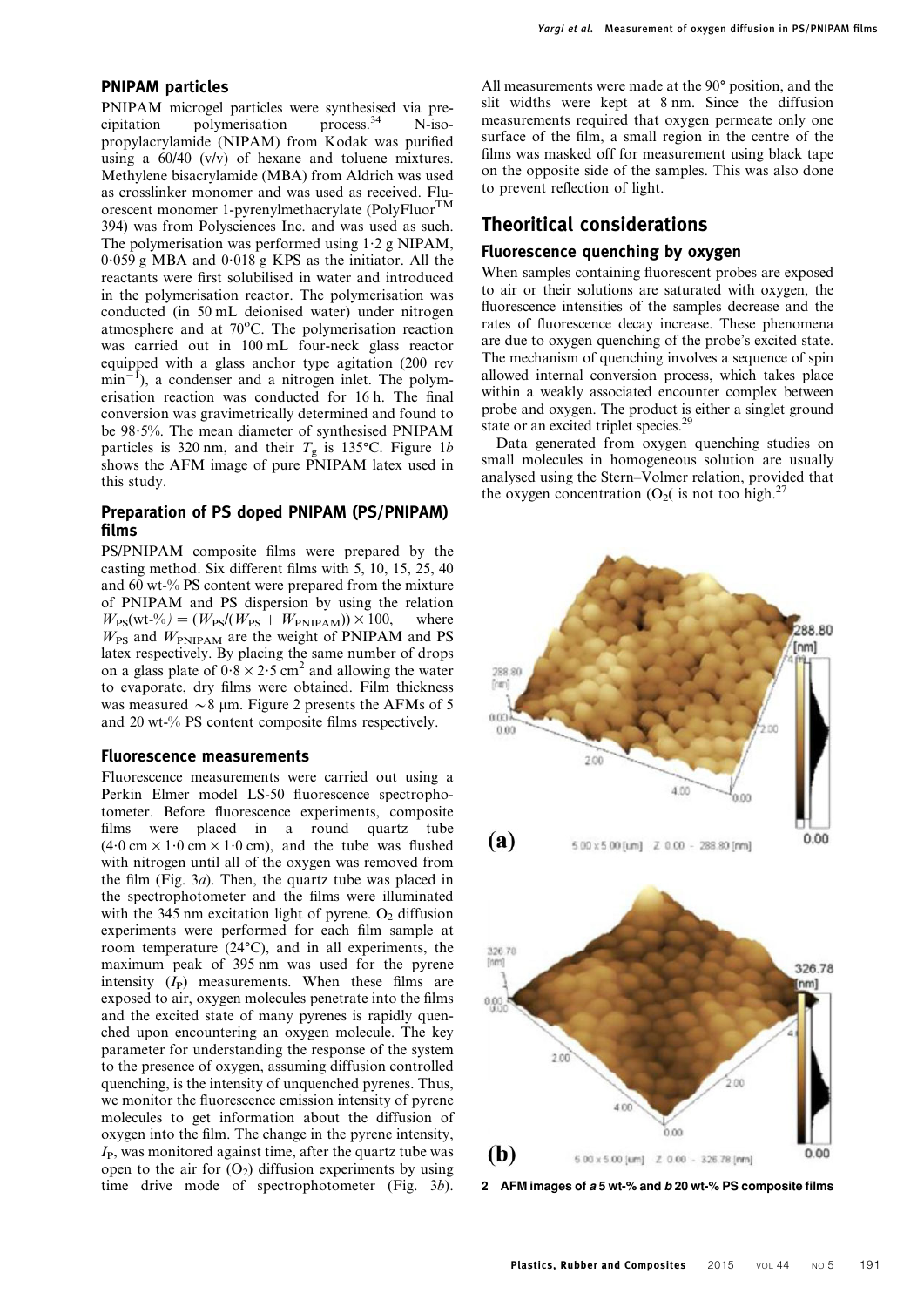

3 Diffusion cell in the PerkinElmer LS-50 spectrofluorimeter: a diffusion cell filled with nitrogen; b diffusion cell exposed to air for oxygen diffusion;  $I_0$  and  $I_P$  are excitation and emission intensities at 345 and 395 nm respectively; cartoon representation of oxygen diffusion into film at elevated time intervals

$$
\frac{I_0}{I} = 1 + k_q \tau_0 [O_2]
$$
 (1)

In this equation, I and  $I_0$  are the fluorescence intensities in the presence and absence of oxygen respectively,  $k_q$  is the bimolecular quenching rate constant and  $\tau_0$  is the fluorescence lifetime in the absence of  $O_2$ . This equation requires that the decay of fluorescence is single exponential and, moreover, that quenching interactions occur with a unique rate constant  $k<sub>q</sub>$ . From the slope of a plot of  $I_0/I$  versus [O<sub>2</sub>],  $k_q$  can be determined provided that  $\tau_0$  is known. Diffusion coefficients related to the quenching events can be calculated from the time independent Smoluchowski–Einstein equation $27$ 

$$
k_{\rm q} = \frac{4\pi N_{\rm A}(D_{\rm P} + D_{\rm q})pR}{1000} \tag{2}
$$

where  $D_{\rm P}$  and  $D_{\rm q}$  are diffusion coefficients of the excited probe and quencher respectively, p is the quenching probability per collision,  $R$  is the sum of the collision radii  $(R_P + R_q)$ , and  $N_A$  is Avagadro's number. Equations (1) and (2) can also be applied to the case of quenching of polymer bound excited states in glass as long as the fluorescence decay is exponential and  $k<sub>q</sub>$  is single valued. A simplifying factor in the interpretation of  $k<sub>q</sub>$  is the general assumption that  $D_P \ll D_q$  when the probe is covalently attached to a polymer. For quenchers as small as molecular oxygen, such an assumption would not be unwarranted. On the time scale of fluorescence, the overall translational diffusion coefficient of the polymer coil is usually not important; the relevant diffusion coefficient is that for motion of individual chain segments.

#### Diffusion in plane sheet

When Fick's second law of diffusion is applied to plane sheet and solved by assuming a constant diffusion coefficient, the following equation is obtained for con-<br> $\frac{1}{2}$ centration changes in time<sup>2</sup>

$$
\frac{C}{C_0} = \frac{x}{d} + \frac{2}{\pi} \sum_{n=1}^{\infty} \frac{\cos n\pi}{n} \sin \frac{n\pi x}{d} \exp\left(-\frac{Dn^2 \pi^2 t}{d^2}\right) \tag{3}
$$

where  $d$  is the thickness of the slab,  $D$  is the diffusion coefficient of the diffusant, and  $C_0$  and C are the concentration of the diffusant at time zero and  $t$  respectively; x corresponds to the distance at which  $C$  is measured. We can replace the concentration terms with the amount of the diffusant by using equation (4)

$$
M = \int_{V} C dV \tag{4}
$$

When equation (4) is considered for a plane volume element and substituted in equation (3), the following solution is obtained<sup>26</sup>:

$$
\frac{M_t}{M_{\infty}} = 1
$$
  
-  $\frac{8}{\pi^2} \sum_{n=0}^{\infty} \frac{1}{(2n+1)^2} \exp\left(-\frac{D(2n+1)^2 \pi^2 t}{d^2}\right)$  (5)

where  $M_t$  and  $M_\infty$  represent the amounts of diffusant entering the plane sheet at time  $t$  and infinity respectively.

#### Results and discussion

In Fig. 4, normalised pyrene intensity,  $I<sub>P</sub>$ , curves are presented against diffusion time for films having different PS content exposed to oxygen. It is seen that, for all film samples, oxygen diffusion began as soon as the films are exposed to air. As oxygen diffused through the planar film, the emission intensity of the pyrene decreased according to equation (1) for each PS content film and was saturated once oxygen equilibrated in the film. Here, it has to be noted that this saturation process is completed at shorter times for low  $(10 \text{ and } 25 \text{ wt} \cdot \%)$ PS content films showing rapid diffusion of  $O_2$  molecules into these films. Whereas for high (40 and 60 wt- %) PS content films, the saturation process takes longer time, showing that  $O_2$  diffusion is slowing down. In addition, the quenching rate increases with increasing PS content in the film predicting the more rapid quenching of excited pyrenes by  $O_2$  molecules, diffused into the films. The curves reached their equilibrium values almost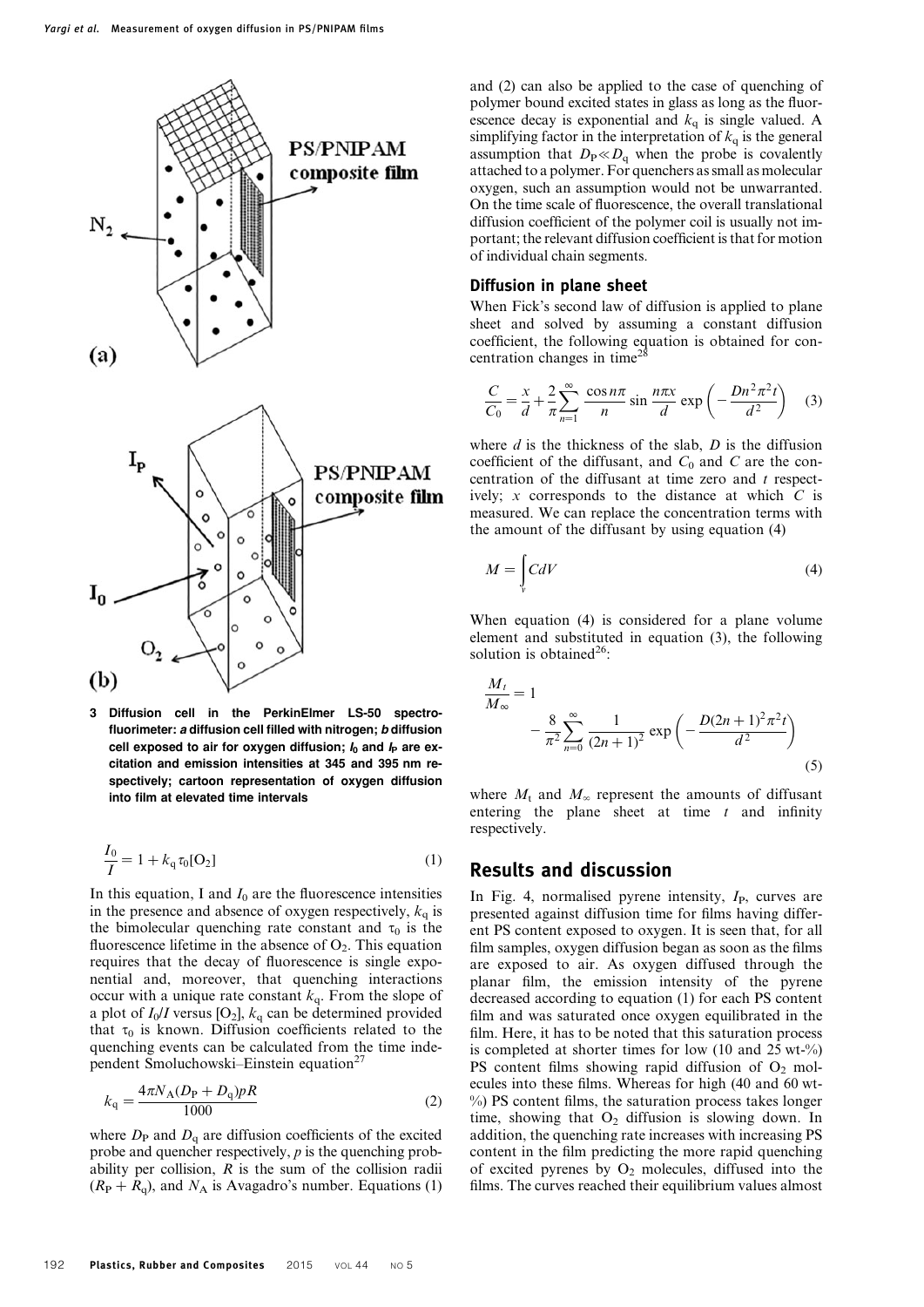



in the same fashion as oxygen diffused through and equilibrated in the film.

In many applications, optical transparency is also important for gas diffusion into composite films. Figure 5 presents the plot of the transmitted light intensity  $(I_{tr})$ (measured at 500 nm) versus PS content at room temperature.35 It is seen that inclusion of PS into PNIPAM lattice strongly decreases the transmitted light intensity,  $I_{tr}$ . As the PS concentration increases from 0 to 5 wt-%, light transmission decreases rapidly from 95 to 35%.  $I_{tr}$ decreased to verylow values withincreasing PS content and drops to the lowest value at 30 wt-% PS content. Neither PNIPAM nor PS has a significant absorption at the 500 nm wavelength. So, this decrease can be explained with the phase separation process between PNIPAM and PS particles, which creates lattice heterogeneities in the film, resultingin increased light scattering and low transparency. As PS content is increased, PS particles percolate in PNIPAM lattice, and at 30 wt-%, the largest cluster of PS appears by connecting the left and right edges to the bottom edge of the PNIPAM lattice.<sup>35</sup>

In the light of this explanation, the behaviour of  $I_P$  can be made as follows: Since low PS content films possess many



5 Plot of transmitted light intensities versus PS latex content

voids (see Fig. 2), oxygen molecules diffuse easily into films through these voids. The rapid diffusion of  $O_2$  molecules into the films through these voids causes the saturation of  $I_P$ at shorter times due to the short diffusion path perpendicular to the thickness direction of the film. The short diffusion path also reduces the possibility of  $O_2$  molecules to meet the excited pyrene molecules in the composite film, which results in a low quenching rate but a short diffusion time. On the other hand, the higher rate of quenching and the longer diffusion time at high PS content can be explained with the formation of the percolation cluster of PS in PNIPAM matrix as explained above. In this percolating cluster, because the PS particles are densely packed, they create an extremely tortuous pathway that significantly increases both the diffusion path and the residence time of diffusing  $O_2$  molecules in the films. This gives  $O_2$ molecules more chance to meet the excited pyrene molecules in the composite film, resulting in high quenching rate but long diffusion time.

This result is consistent with microstructural analysis. AFM images of composite films with 5 and 20 wt-% PS content in Fig. 2 also confirm this picture. It can be seen that there is a very high proportion of pores present in 5 wt-% PS content film in comparison with 20 wt-% PS content film. Increasing the PS content seems to lead to a more homogenous and smooth film structure due to the highly ordered PS particles, creating an extended diffusion pathway for  $O_2$  molecules, which dramatically reduce oxygen diffusion rate.

In order to interpret the above findings, equation (1) can be used by expanding in a series for low quenching efficiency, i.e.  $k_q \tau_0[O_2] \ll 1$ , which then produces the following useful result:

$$
I \approx I_0(1 - k_q \tau_0[\mathcal{O}_2]) \tag{6}
$$

During  $O_2$  diffusion into the latex films, pyrene molecules are quenched in the volume, which is occupied by  $O_2$  molecules at time t. Then, pyrene intensity at time t can be represented by the volume integration of equation (6) as

$$
I_{t} = \frac{\int Idv}{\int dv} = I_{0} - \frac{k_{q} \tau_{0} I_{0}}{V} \int dv [\mathbf{O}_{2}] \tag{7}
$$

where  $dv$  and  $V$  are the differential and total volume of composite film presented in Fig. 6. Performing the integration, the following relation is obtained

$$
I_{t} = I_{0} \left( 1 - k_{q} \frac{\tau_{0}}{V} O_{2}(t) \right)
$$
 (8)

where  $O_2(t) = \int dv [O_2]$  is the amount of oxygen molecules diffuse into latex film at time t.

Combining equation (8) with the Fick's law (equation (5)), the change in  $I_P$  due to the change in the oxygen concentration is related to the time. If it is assumed that  $O_2(t)$  corresponds to  $M_t$ , then equation (8) can be combined with equation (5). Combining equation (8) for  $n = 0$ for oxygen diffusion with equation (5), the following useful relation is obtained to interpret the diffusion curves in Fig. 4

$$
\frac{I_t}{I_0} = A + \frac{8C}{\pi^2} \exp\left(-\frac{D\pi^2 t}{d^2}\right) \tag{9}
$$

where  $C = (k_a \tau_0 O_2(\infty))/V$  and  $A = 1 - C$ . Here,  $O_2(\infty)$  is the amount of oxygen molecules that diffuse into latex film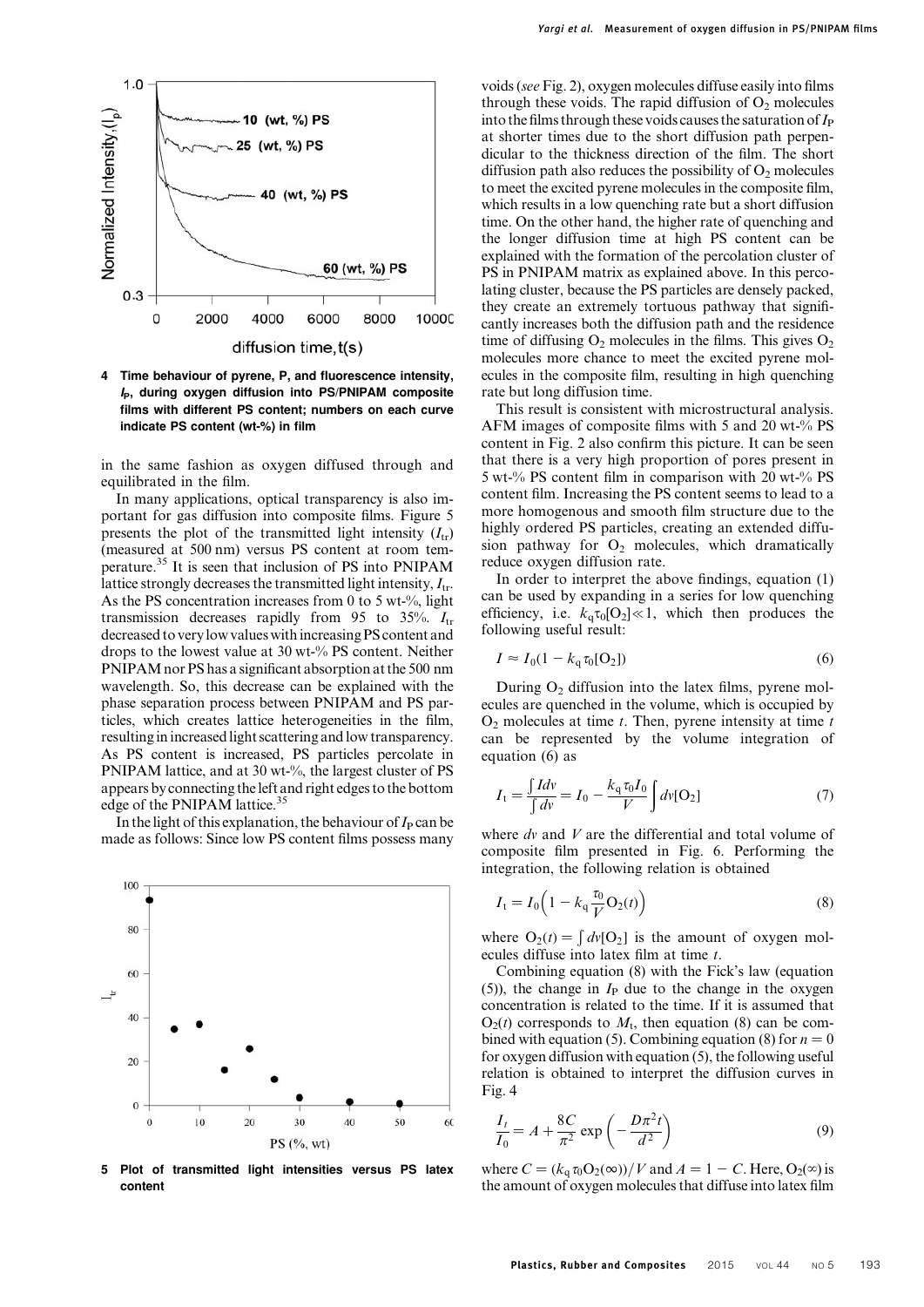

6 Cartoon representation of oxygen diffusion into latex film

at time infinity. Now, this expression can be used to interpret the diffusion curves in Fig. 4. Here, by flushing the cell with nitrogen, the oxygen concentration was assumed to be zero both inside and outside of the film. Hence, the pyrene intensity is assumed to be maximum ( $= I_0$ ) at the beginning. When the film was exposed to air at time zero, while the  $O<sub>2</sub>$  concentration increases to its final uniform equilibrium value inside the film, emission intensity decreases to its minimum equilibrium value. As a result, we combined the linear Stern–Volmer equation with the diffusion model to extract the diffusion coefficients from the experimental data. The logarithmic form of equation (9) can be written as follows:

$$
\operatorname{Ln}\left(\frac{I_t}{I_0} - A\right) = \operatorname{Ln}\left(\frac{8C}{\pi^2}\right) - \frac{D\pi^2}{d^2}t\tag{10}
$$

Fig. 7 shows logarithmic plot of the data in Fig. 4 versus diffusion time for various PS content films. The solid lines represent the best fit to the diffusion model (equation (10)). A good fit of the experimental data to equation (10) confirms the applicability of a Fickian diffusion model for the material under consideration and hence the Fickian model adequate to characterise these composites for the  $O_2$  diffusion. We can extract information about both  $k_q$  and D by fitting equation (10) to the data in Fig. 7 using a linear least squares fitting method. Here,  $k_q$  values were calculated using C values. Similar fittings were done for all of the film samples, and  $k_q$  and D values were produced as listed in [Table 1](#page-7-0). The average *D* values were determined from three or five measurements on different samples in each case, and the standard deviations on D values are also given in [Table 1](#page-7-0).

Although all diffusion curves in Fig. 4 follow Fickian diffusion model, the logarithmic plot of diffusion curves for high PS content films (see Fig.  $7c$  and  $d$ ) represents two different regimes at short and longer times at which two different linear curves are seen. When these linear curves in Fig.  $7c$  and  $d$  are compared to computations using equation (10), two different diffusion coefficients,  $D_1$  and  $D_2$ , for oxygen diffusion are obtained, which are listed in [Table 1](#page-7-0). Here,  $D_1$  coefficients are attributed to  $O<sub>2</sub>$  diffusion in defects/voids that are present in the composite film due to the phase separation process between PS and PNIPAM, while  $D_2$  coefficients are related to  $O_2$  diffusion in the ordered PS phase. As seen from [Table 1](#page-7-0), the diffusion coefficients  $(D_2)$  decreased with increasing PS content, indicating that PS content strongly affects the oxygen diffusion. The highly ordered PS particles that form a percolating cluster in PNIPAM matrix, described above, creates an extremely tortuous path for diffusing oxygen molecules. Thus, oxygen must penetrate into this ordered phase by rerouting its path, which significantly extends the diffusion pathway of a gas molecule. This larger residence time of a diffusing oxygen molecule in the film yields lower diffusion coefficients as shown in [Table 1.](#page-7-0)

These findings are consistent with the results in our previous work.<sup>36</sup> In the previous study,<sup>36</sup> the diffusion of O2 into PS/PNIPAM composite films was studied depending on both temperature and PS content. It was seen that D coefficients are strongly dependent on both temperature and PS fraction in the film. Diffusion coefficient was increased with increase in temperature for low PS content films except for the 40 wt-% PS content sample. The variation of D with respect to temperature in low PS content films was explained with the presence of microvoids. It was seen that there is a very high proportion of pores present in these low PS content films. However, only a slight increase was seen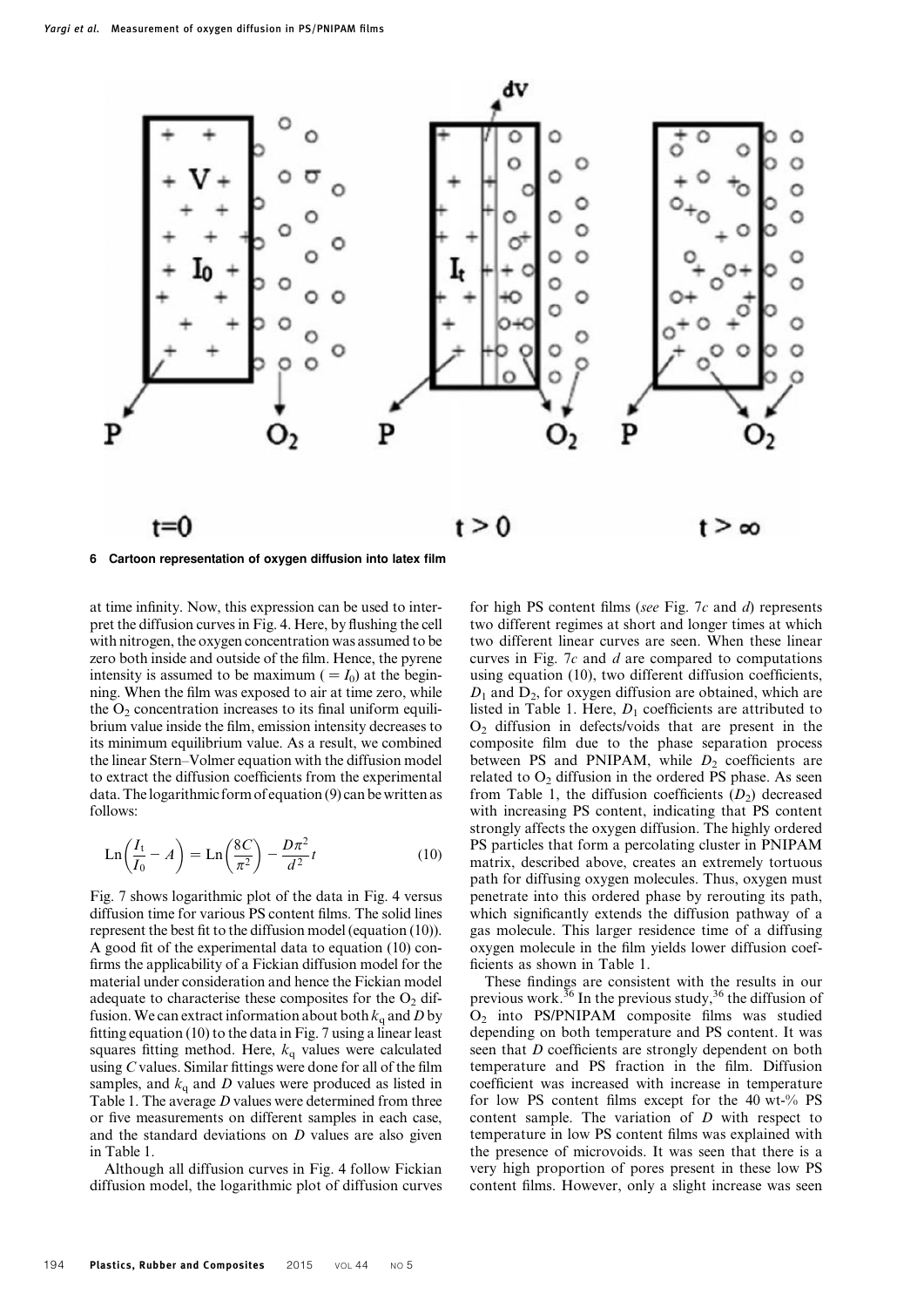<span id="page-7-0"></span>

7 Logarithmic plots of data in Fig. 4 and their fits to equation (10) for a 10 wt-%, b 25 wt-%, c 40 wt-% and  $d 60$ wt-% PS content films

in  $D$  values of 40 wt-% PS content film with respect to temperature where no lattice heterogeneities (microvoids) were detected.<sup>36</sup> On the other hand, D values for this study  $(10^{-10} \text{ cm}^2 \text{ s}^1)$  are found to be in the same order of magnitude than those previously obtained for  $PS/PNIPAM<sup>36</sup>$  and  $PS/MNaLB<sup>27</sup>$  composite films and one order larger than that of pure PMMA latex $27$  matrix by using the same technique. This difference can be originating from the absence of voids in PMMA films due to the formation of a mechanically strong, void-free continuous matrix during annealing, which hinders the diffusive processes from the film surface.

Kneas  $et al.<sup>37</sup>$  studied the effect of silica on diffusion coefficients, D, of oxygen for pTMSMMA films. They found a two-fold decrease in  $D$  with increasing amounts of silica. They explained this decrease as a result of the strong adsorption of oxygen onto the hydrophobic amorphous silica particles due to their large surface area, which acts as a trap for oxygen molecules. Cox and Dunn22,23 investigated the influence of temperature on the diffusion of oxygen into silica filled silicone films by using the fluorescence quenching method. Despite the increase in diffusion coefficients with temperature, they observed a decrease in  $D$  values with the increasing silica content. They explained the decrease in D by both obstacle effects of filler and oxygen adsorption on its surface. Sorrentino et al.<sup>38</sup> and Pereira de Abreu et al.<sup>39</sup> also reported that polymer–clay nanocomposites exhibit improved gas barrier properties, reducing the diffusion of oxygen and water vapour across the matrix and help in maintaining the quality of food for several months. Huang et al.<sup>40</sup> studied the penetration of H<sub>2</sub>O and O<sub>2</sub> into a series of polyimide–silica, polyimide–clay, and polyimide–silica–clay composite materials in the form of both coating and film by electrochemical corrosion measurements, gas permeability analysis and UV–Vis transmission spectroscopy. They found that superior dispersion of clay platelets into a polymer matrix effectively increases the length of diffusion pathways for oxygen and water. Increasing the clay ratio in polymer would increase the length of diffusion pathway of  $H_2O$ and  $O_2$  molecules. Kose *et al.*<sup>41</sup> studied the morphology and luminescence oxygen sensor properties of blend films consisting of Ir-PDMS and PS by using fluorescence microscopy, atomic force microscopy and scanning electron microscopy. By using these methods, they found that the oxygen permeability in the blend films is spatially heterogeneous. Their results show that the micrometre sized Ir-PMDS domains display a twoto three-fold higher oxygen sensor response compared to the surrounding PS matrix, indicating that PDMS is considerably more gas permeable compared to PS.

When the pyrene diffusion in the latex film is omitted and  $p = 1$  is taken, then equation (2) becomes

$$
k_{\rm q} = \frac{4\pi N_{\rm A} D_{\rm m} R}{1000} \tag{11}
$$

Here,  $D<sub>m</sub>$  is called as the mutual diffusion coefficient, which can now be assumed to be the self-diffusion coefficient of  $O_2$  in the composite film. Since  $k_q$  is known and if R was taken as the radius of pyrene,<sup>32</sup> then the average  $D<sub>m</sub>$  values were obtained and also listed in Table 1 for all film samples. From Table 1, it is seen that  $D<sub>m</sub>$  is also dependent on the PS content in composite films and increases with increasing PS content. Two different  $D<sub>m</sub>$  values for high PS content films refer to two different areas in composite films as stated above. Here,  $D_{m1}$  coefficient is attributed to  $O_2$  diffusion in disordered areas (several kinds of defects/voids) of the

| PS/wt-% | $D_1$ (cm <sup>2</sup> s <sup>-1</sup> ) $\times$ 10 <sup>-10</sup> | $D_2$ (cm <sup>2</sup> s <sup>-1</sup> ) $\times$ 10 <sup>-10</sup> | $D_{m1}$ (cm <sup>2</sup> s <sup>-1</sup> ) × 10 <sup>-5</sup> | $D_{\rm m2}$ (cm <sup>2</sup> s <sup>-1</sup> ) $\times$ 10 <sup>-5</sup> |
|---------|---------------------------------------------------------------------|---------------------------------------------------------------------|----------------------------------------------------------------|---------------------------------------------------------------------------|
| -5      | $\cdots$                                                            | $10 + 0.7$                                                          | $\cdots$                                                       | $0.4 + 0.004$                                                             |
| 10      | $\cdots$                                                            | $5.7 + 0.7$                                                         | $\cdots$                                                       | $0.4 \pm 0.004$                                                           |
| 15      | $\cdots$                                                            | $2.8 + 0.07$                                                        | $\cdots$                                                       | $0.4 + 0.004$                                                             |
| 25      | $\cdots$                                                            | $3.8 + 0.1$                                                         | $\cdots$                                                       | $0.9 + 0.06$                                                              |
| 40      | $14 + 0.2$                                                          |                                                                     |                                                                |                                                                           |
|         | $1.6 + 0.2$                                                         | $1.3 + 0.06$                                                        | $0.9 + 0.06$                                                   |                                                                           |
| 60      | $3.7 + 0.2$                                                         |                                                                     |                                                                |                                                                           |
|         | $1.3 \pm 0.2$                                                       | $2.2 + 0.1$                                                         | $1.3 + 0.1$                                                    |                                                                           |

Table 1 Experimentally obtained diffusion (D) and mutual diffusion  $(D_m)$  coefficients